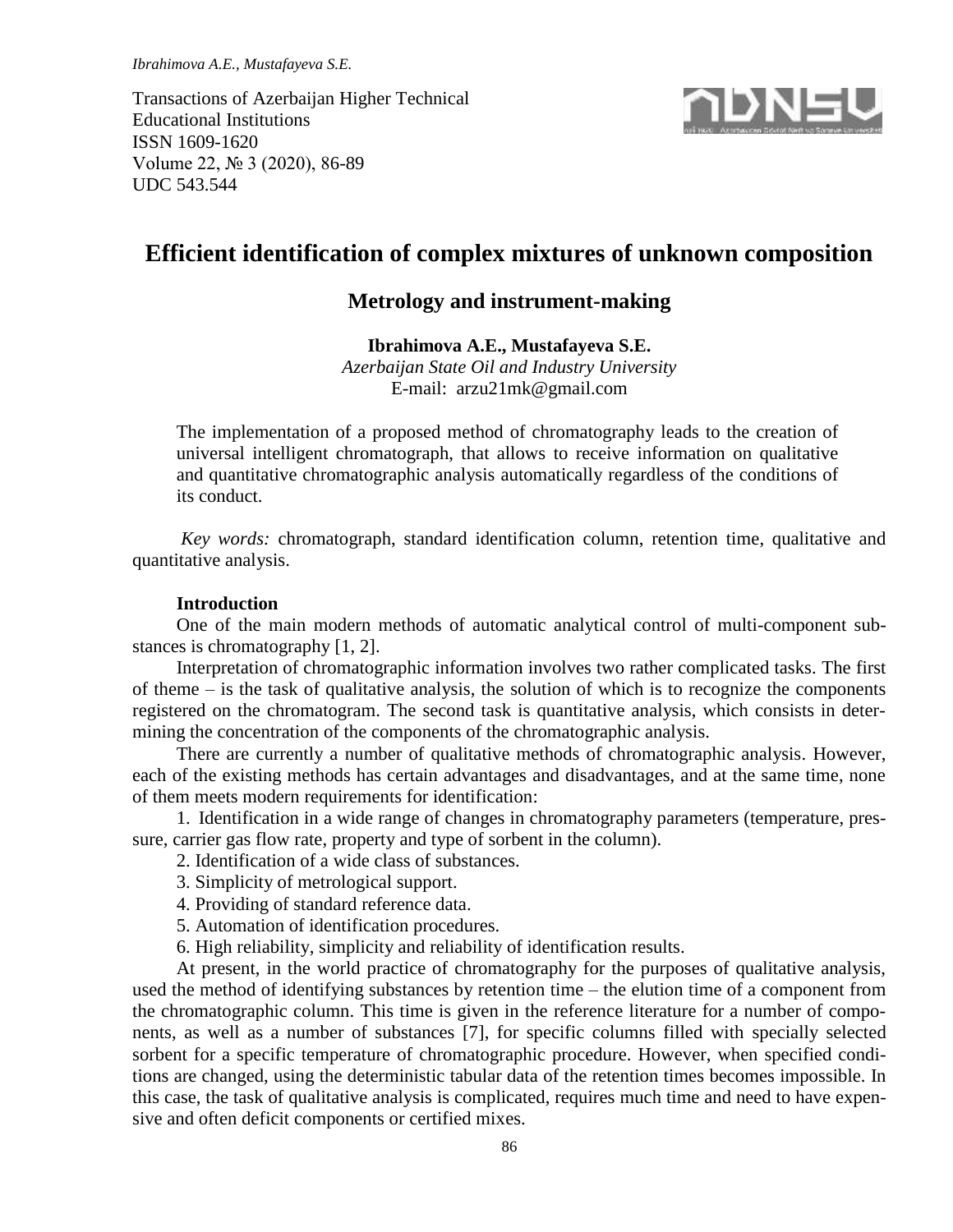As for the quantitative interpretation of chromatographic analysis, it is solved relatively easily, with a known qualitative composition of the analyzed mixture. When analyzing substances are with a known composition, their identification is carried out according to reference literature, in which the relative retention values of a number of components are given.

In case of chromatographing of substances of unknown composition (totally or partially), and if requires changes the conditions of chromatographic procedure, the problem of quantifying identification of composition of components cannot be solved without qualitative interpretation.

#### **Statement of the problem**

Based on the analysis of the different methods of identification, suggested to completely separate the identification procedures from the chromatographic procedure.

#### **Solution of the problem**

To solve this problem, it is proposed to chromatographic procedure realized on two serial connected columns.

First column is the main or principal, is intended for the direct separation of substances. The second, called identification (standard) column – is used to identify the components, beforehand separated into the main column. Chromatographic procedure (separation) on the main column can be made with any necessary conditions (temperature, length of columns, sorbent, carrier gas). The components, which divided into the main column, consecutively arrive at the identification column, which has a constant length, fill of the same sorbent and always is on the same temperature, which is higher than possible temperature of the main column. Then measuring retention time of pure standard components on identification column.

Definition of retention times is carried out on the signals of the two detectors installed on the inlet and outlet of the identification column.

The scheme of identification of components of the mixture using the identification column is shown in Fig.1.



Fig.1. The scheme of identification using the standard column

Identification of components of the analyzed mixture is carried out in the following sequence. The mixture is entered in main chromatography column 2 through the dosing device 1, where it is separated into individual components that come in detector 3, and then, through standard column 4 in detector 5. The components which through detectors 3 and 5 are registered on charts of selfrecording devices in the form of a signal of measuring information as a sequence of chromatographic peaks, which arrive in normalize converter 6, then on computer 7. In Fig.2 represented signals U1,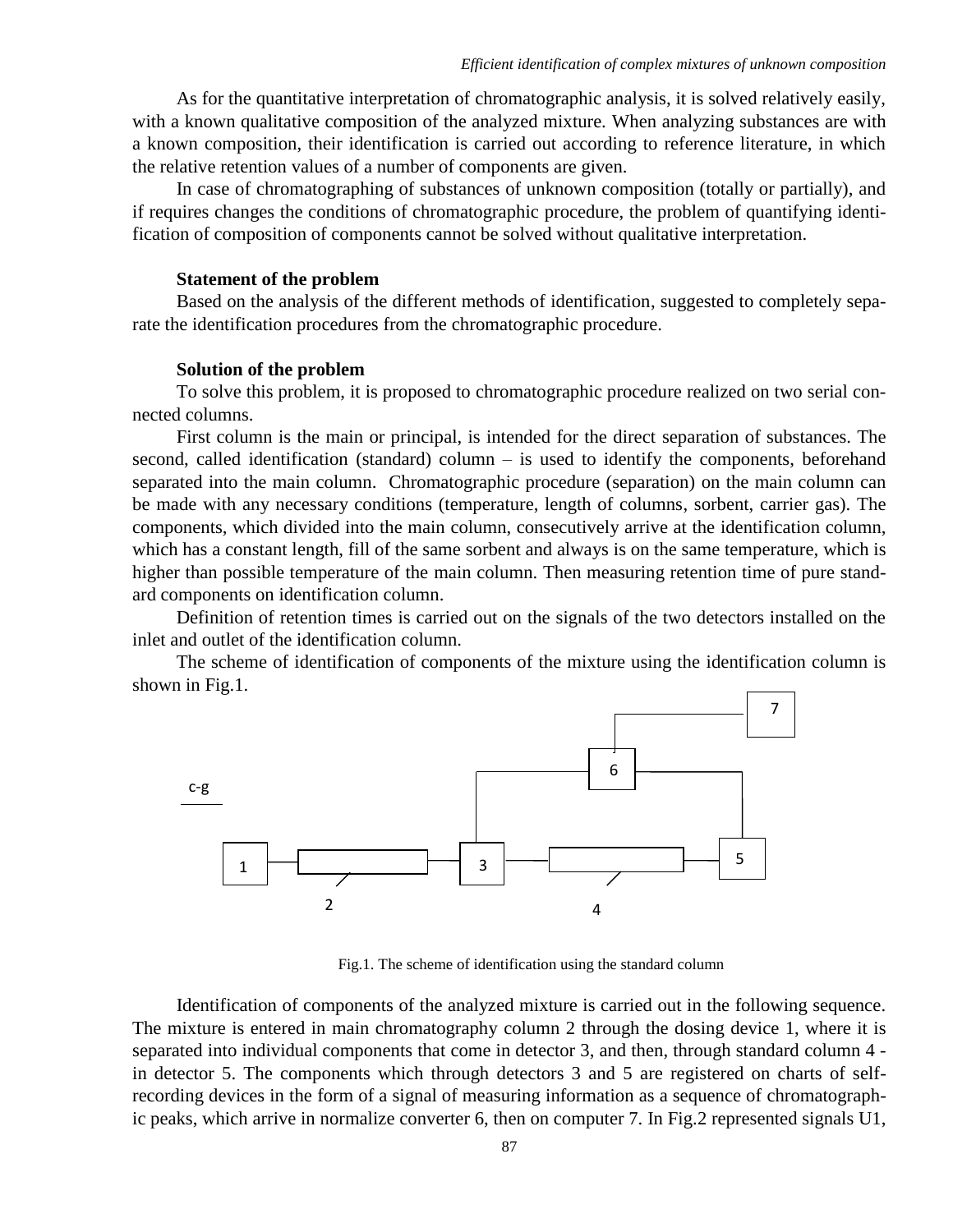U2 of component of researched a multi-component mixture, which are recorded on the detector 3 and 5.



Fig. 2. The signals of components registered on detector 3 and 5

The interval  $\tau_{\text{r1}}$  corresponds to the time between entering the investigated mixture in the carrier gas flow and the moment of appearance of maximum peak of component *i* in the chart recorder of the detector 3, i.e. the retention time of component *i* in the first column, and the interval  $\tau_{r2}$  the time between entering the investigated mixture in the carrier gas flow and the moment of appearance of maximum peak of the same component on a chart recorder of the detector 5, i.e. the retention time of the *i*-component on two columns.

Identification of component *i* is calculate as follow:

$$
\Delta \tau_{\rm rti} = \tau_{\rm rtl} - \tau_{\rm rtl} \tag{1}
$$

The value  $\Delta \tau_{\text{rti}}$  is represents as the retention time of the *i*-component on a standard column.

The determination can also be carried out according to an algorithm, where the counting of the retention time on the identifying column begins from the moment of the registration of the maximum of the *i*-th component peak by the detector 3 installed at the input of the standard column. The use of a specific retention time calculation algorithm depends on the placement of the detection devices.

Further identification procedure involves comparison of the founded values with the values obtained for standard-components on a standard identification column. Coincidence the value  $\Delta\tau_{\text{tri}}$ with any table value, allow identify the *i*-component.

Considering the above identification scheme using standard columns, it should be noted that, the use of such columns brings significant benefits, as: